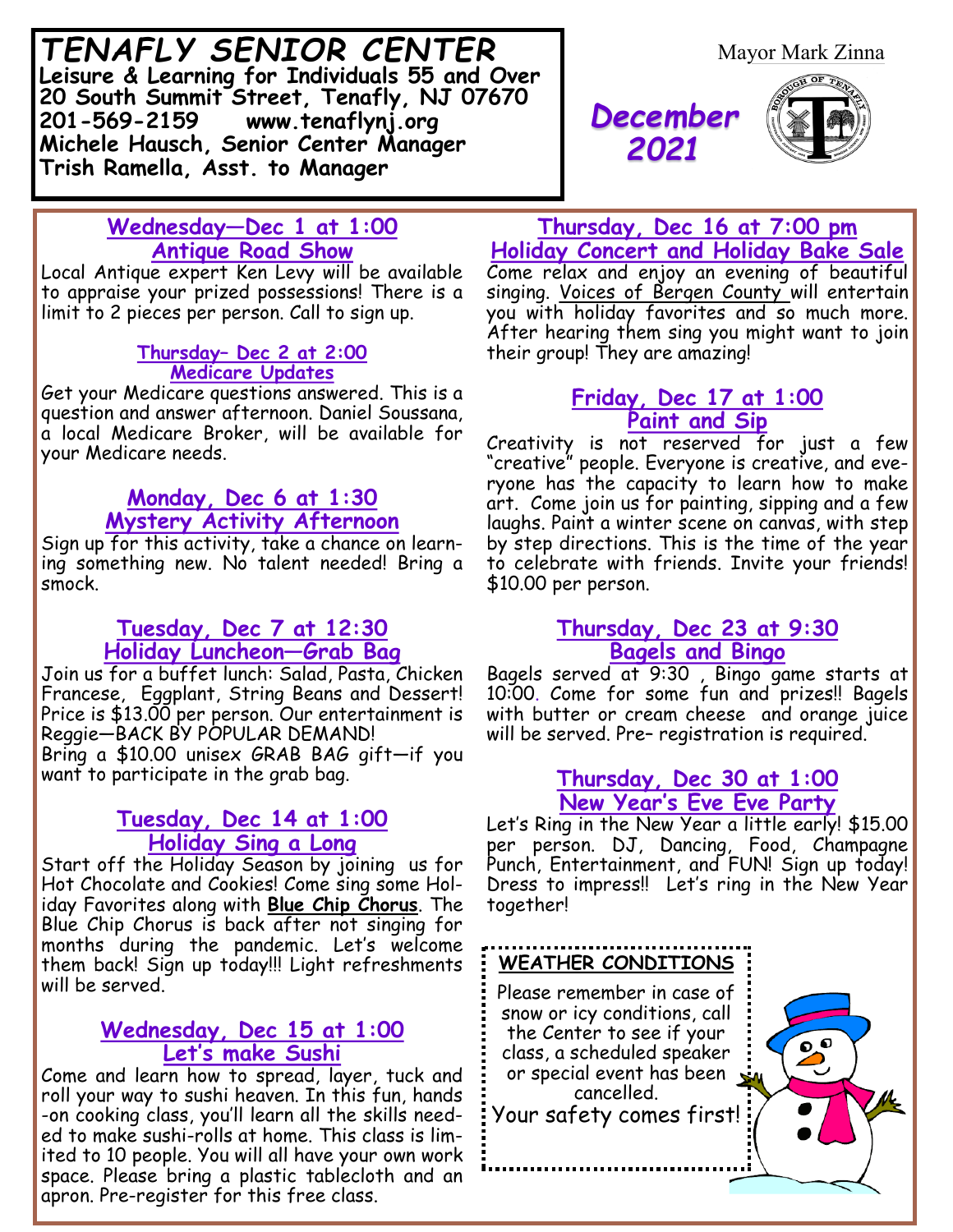| Monday                                                                                                                                                                                                                                              | Tuesday                                                                                                                                                    | Wednesday                                                                                                                                                                                     |
|-----------------------------------------------------------------------------------------------------------------------------------------------------------------------------------------------------------------------------------------------------|------------------------------------------------------------------------------------------------------------------------------------------------------------|-----------------------------------------------------------------------------------------------------------------------------------------------------------------------------------------------|
| <b>JUST A REMINDER</b><br>Please send in your class<br>fee of \$65.00. The class<br><u>fee is used to pay our</u><br>instructors.<br>The <b>membership</b> is used<br>to defer the cost of all of<br>our activities, luncheons<br>and so much more. | Happy Hanukkah                                                                                                                                             | 1<br>9:30 Qigong/Tai Chi<br>w/ Johanna<br>10:00 Bridge<br>10:30 Acrylic w/ Deirdre*<br>11:30 Zumba w./ Jane<br>1:00 Mahjong-American<br>2:00 Stretch and Tone*<br>1:00 Antique<br>"Road Show" |
| 6<br>10:00 Bridge<br>10:00 Standing Pilates (H)<br>10:30 Drawing w/ Deirdre*<br>11:00 Let's Get Moving<br>11:00 Exercise w/Susan (Zoom)<br>12:30 Line Dancing-Free<br>12:30 Yarners<br>1:30 Mystery Activity<br>Afternoon                           | $\overline{7}$<br>9:30 Watercolor w/ Dorrie*<br>10:00 Chair Yoga<br>11:15 Stretch w/ Stephen (H)<br>1:00 Canasta<br>12:30 Holiday Luncheon<br>and Grab Bag | 8<br>9:30 Qigong/Tai Chi<br>w/ Johanna<br>10:00 Bridge<br>10:30 Acrylic w/ Deirdre*<br>11:30 Zumba w./ Jane<br>1:00 Mahjong-American<br>2:00 Stretch and Tone*                                |
| 13<br>10:00 Bridge<br>10:00 Standing Pilates (H)<br>10:30 Drawing w/ Deirdre*<br>11:00 Let's Get Moving<br>11:00 Exercise w/Susan (Zoom)<br>12:30 Line Dancing- Free<br>12:30 Yarners<br>1:00 Chinese Brush w/Jane (H)*                             | 14<br>9:30 Watercolor w/ Dorrie*<br>10:00 Chair Yoga<br>11:15 Stretch w/ Stephen (H)<br>1:00 Canasta<br>1:00 Holiday Sing-a-long                           | 15<br>9:30 Qigong/Tai Chi<br>w/ Johanna<br>10:00 Bridge<br>10:30 Acrylic w/ Deirdre*<br>11:30 Zumba w./ Jane<br>1:00 Mahjong—American<br>2:00 Stretch and Tone*<br>1:00 Let's make Sushi      |
| 20<br>10:00 Standing Pilates (H)<br>10:30 Drawing w/ Deirdre*<br>11:00 Bridge<br>11:00 Let's Get Moving<br>11:00 Exercise w/Susan (Zoom)<br>12:30 Line Dancing- Free<br>12:30 Yarners<br>1:00 Chinese Brush w/Jane (H)*<br>9:30 Board of Trustees   | 21<br>9:30 Watercolor w/ Dorrie*<br>10:00 Chair Yoga<br>11:15 Stretch w/ Stephen (H)<br>1:00 Canasta                                                       | 22<br>9:30 Qigong/Tai Chi<br>w/ Johanna<br>10:00 Bridge<br>10:30 Acrylic w/ Deirdre*<br>11:30 Zumba w./ Jane<br>1:00 Mahjong-American<br>2:00 Stretch and Tone*                               |
| 27<br><b>CENTER</b><br><b>CLOSED:</b>                                                                                                                                                                                                               | 28<br>9:30 Watercolor w/ Dorrie*<br>10:00 Chair Yoga<br>11:15 Stretch w/ Stephen (H)<br>1:00 Canasta                                                       | 29<br>9:30 Qigong/Tai Chi<br>w/ Johanna<br>10:00 Bridge<br>10:30 Acrylic w/ Deirdre*<br>11:30 Zumba w./ Jane<br>1:00 Mahjong-American<br>2:00 Stretch and Tone*                               |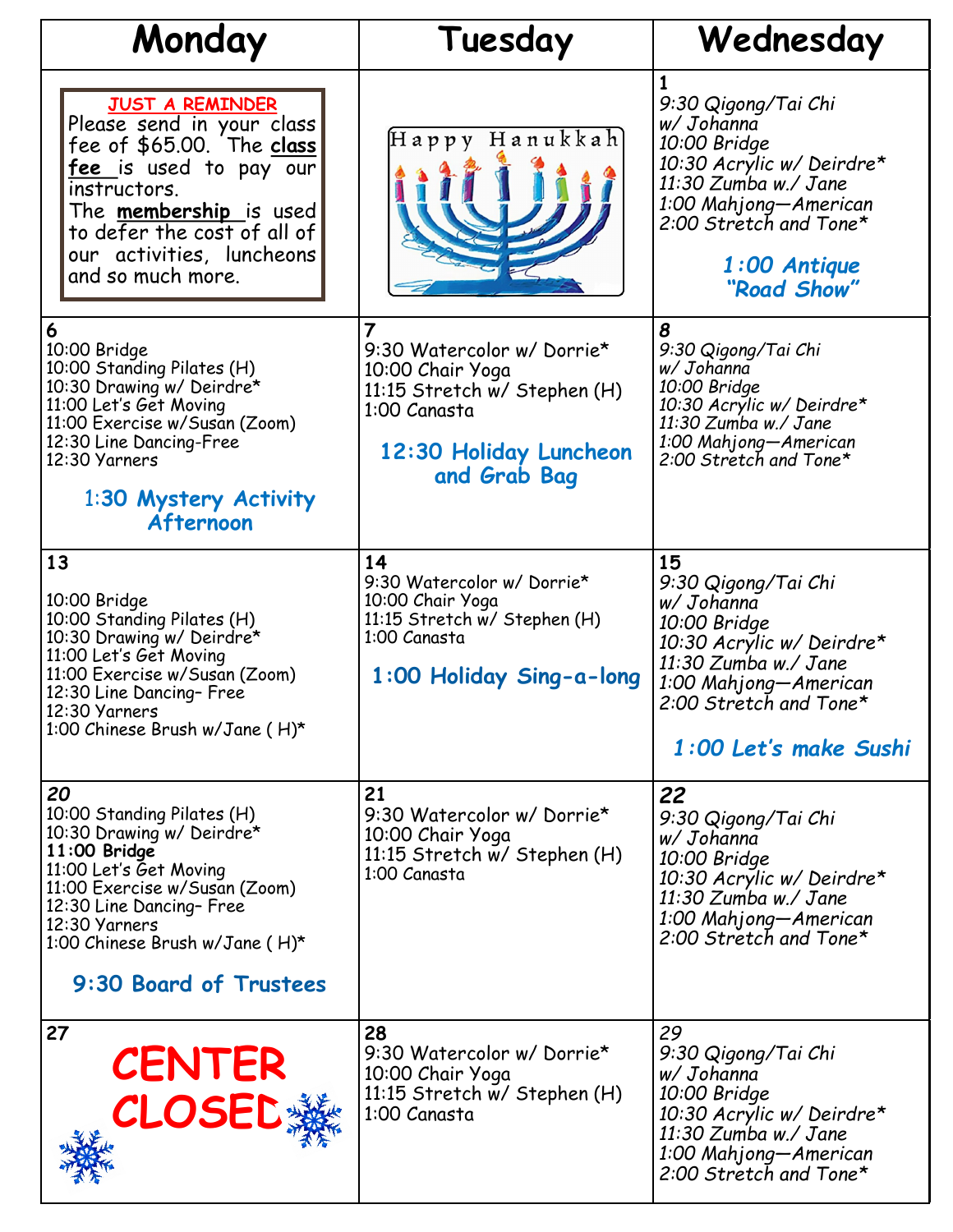| Thursday                                                      | Friday                                                   |                                                   |
|---------------------------------------------------------------|----------------------------------------------------------|---------------------------------------------------|
|                                                               | 3                                                        | Denotes classes<br>NOT included in                |
| 2<br>9:30 Folk Dancing*                                       | 10:00 Standing Pilates (Zoom)                            | class fee.                                        |
| 9:30 Discussion Group                                         | 10:00 Stretch w/ Stephen<br>10:30 Watercolor w/ Deirdre* |                                                   |
| 11:30 QiGong w/ Johanna<br>12:30 Chinese Tiles (Mahjong)      | 11:00 ESL Class                                          | HAPPY<br>BIGTHDAY                                 |
| 1:30 Art Studio (Free time)<br>6:00 Stretch w/ Stephen (Zoom) | 11:30 Zumba<br>1:00 Exercise w/ Susan (Zoom)             |                                                   |
|                                                               |                                                          | <b>DECEMBER</b><br><b>BIRTHDAY???</b>             |
| 2:00 Medicare Q & A                                           | <b>Birthday Treat Day</b>                                | If so stop in on Fri-                             |
|                                                               |                                                          | <u>day, Dec 3 at 2:00 for</u><br>a special treat! |
| 9                                                             | 10                                                       |                                                   |
| 9:30 Folk Dancing*                                            | 10:00 Standing Pilates (Zoom)                            |                                                   |
| 9:30 Discussion Group<br>11:30 QiGong w/ Johanna              | 1:00 Exercise w/ Susan (Z)                               | <b>BRIDGE IS</b>                                  |
| 12:30 Chinese Tiles (Mahjong)<br>1:30 Art Studio (Free time)  | NO ESL TODAY<br>No STEPHEN                               | <b>BACK!</b>                                      |
| 6:00 Stretch w/ Stephen (Zoom)                                | NO ART                                                   | Monday and                                        |
|                                                               | NO ZUMBA                                                 | Wednesdays                                        |
|                                                               | <b>Senior Center Trip</b>                                | $10:00 - 1:00$                                    |
| 16                                                            | 17                                                       | Come play!                                        |
| 9:30 Folk Dancing*                                            | 10:00 Standing Pilates (Zoom)                            |                                                   |
| 9:30 Discussion Group<br>11:30 QiGong w/Johanna               | 10:00 Stretch w/ Stephen<br>10:30 Watercolor w/ Deirdre* | Mahjong                                           |
| 12:30 Chinese Tiles (Mahjong)                                 | 11:00 ESL Class                                          | <b>IS BACK!</b>                                   |
| 1:30 Art Studio (Free time)<br>6:00 Stretch w/ Stephen (Zoom) | 11:30 Zumba<br>1:00 Exercise w/ Susan (Z)                | Wednesdays                                        |
|                                                               |                                                          | 1:00                                              |
| 7:00 Holiday Concert<br><b>And Bake Sale</b>                  | 1:00 Paint and Sip                                       | Come play!                                        |
|                                                               |                                                          |                                                   |
| 23                                                            | 24                                                       | <b>Chinese Tiles</b>                              |
| 9:30<br><b>Bagels and Bingo</b>                               | <b>CENTER</b>                                            | <b>IS BACK</b>                                    |
|                                                               |                                                          | Thursdays                                         |
|                                                               | CLOSED                                                   | 12:30                                             |
| NO CLASSES TODAY                                              | <b>OVA</b>                                               |                                                   |
| Center closes at noon.                                        |                                                          | <b>OPEN ART</b>                                   |
|                                                               |                                                          | <b>STUDIO</b>                                     |
| 30                                                            | 31                                                       | <b>IS BACK</b>                                    |
| NO CLASSES TODAY                                              | <b>CENTER</b>                                            | Thursday                                          |
|                                                               | CLOSED*                                                  | after-                                            |
| 1:00 NEW YEARS EVE                                            |                                                          | noons at                                          |
| <b>PARTY!!!</b>                                               |                                                          | 1:30                                              |
|                                                               |                                                          |                                                   |